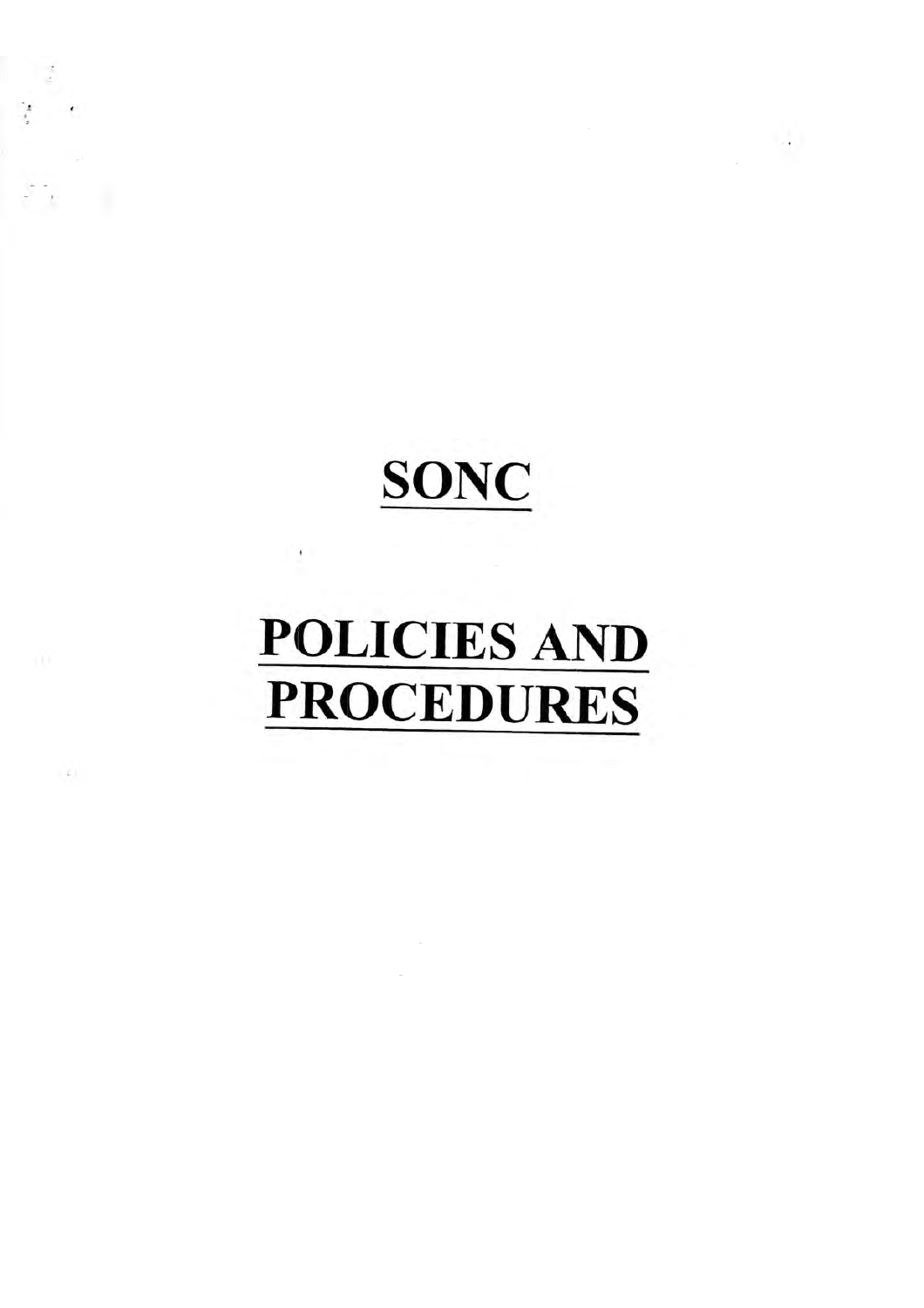### Sherman Oaks Neighborhood Council 2007 Election **Council Member Rules and Responsibilities**

#### All Sherman Oaks Neighborhood Council Board Members shall be expected to:

- 1. Serve the designated term and accept the responsibilities of a Member of the SONC Board as outlined in the SONC Bylaws and of any officer position if so elected.
- 2. Attend regularly scheduled Council meetings held the second Monday of each month, unless otherwise agreed to by the board, beginning with the October 8, 2007 meeting for purposes of transition. Newly elected Members will be installed at this meeting.
- 3. Participate on at least one committee and attend regularly scheduled meetings for that committee.
- 4. Comply with the SONC Conflict-of-Interest Code and all applicable ethics laws.
- 5. Attend applicable training sessions required by the City of Los Angeles.
- 6. Comply with Brown Act requirements.
- 7. Work one or more shifts in the SONC booth during the Sherman Oaks Chamber of Commerce (October) and BID (April) Street Fairs and other events in which SONC sponsors or chooses to participate in.
- 8. Participate and assist with SONC elections in years when not up for re-election.

 $\mathbf{u}$ 

201002336.1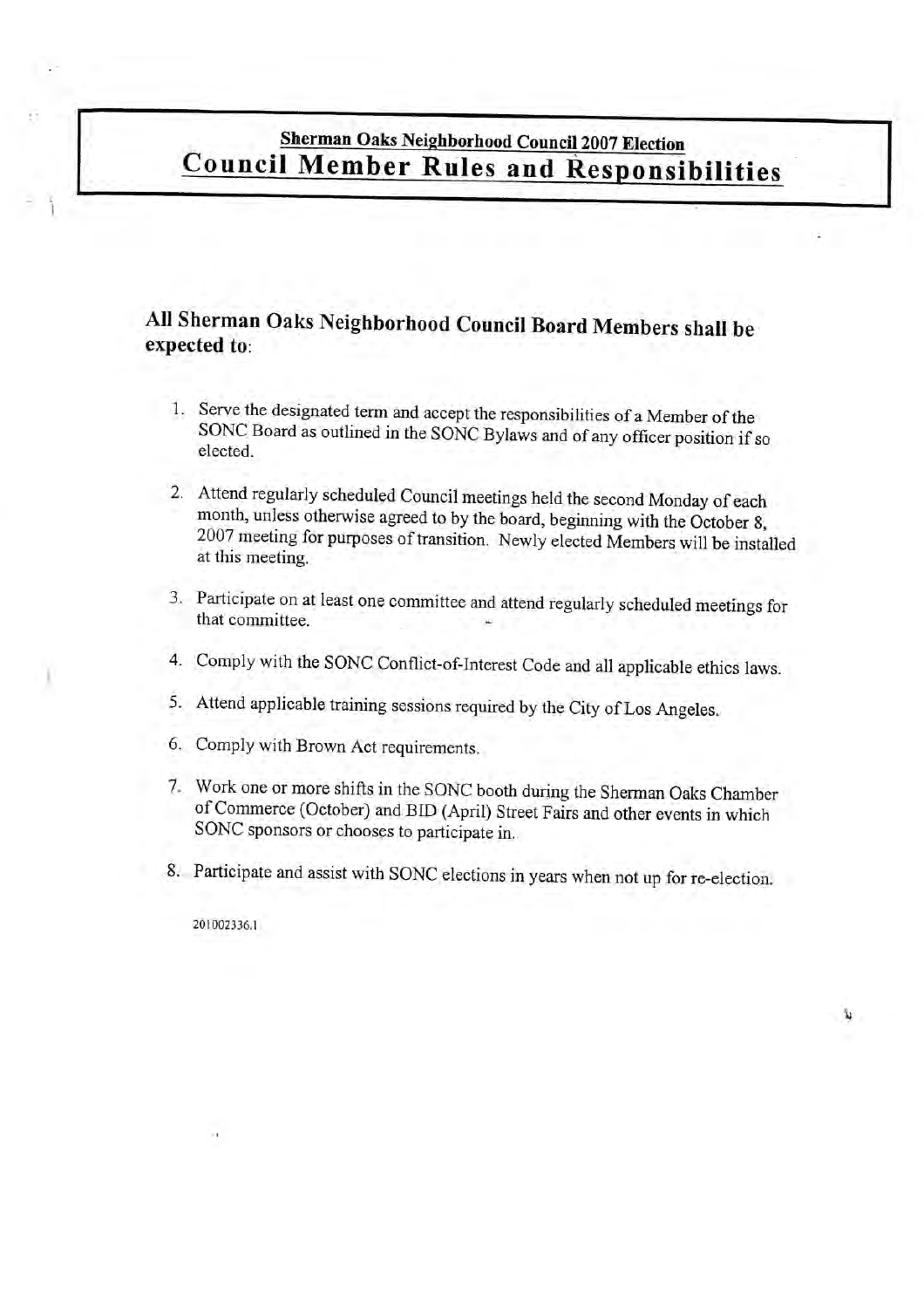#### 1. POLICY ON EXTERNAL COMMUNICATIONS (Adopted July 25, <sup>2005</sup> by SONC Executive Committee. Approved minutes of SONC Board August 8, 2005)

To ensure proper and effective representation and that the council speaks with one voice:

It is the policy of the Sherman Oaks Neighborhood Council that the Chair, at his or her discretion, reviews and approves all printed material that will be published as official communication of the SONC Board or its committees.

It is the policy of SONC that the Chair (President) is the official spokesperson of the Council. At the discretion of the Chair (President), another person may be designated as spokesperson on a specific issue.

Any individual Board or committee member is free to speak or write expressing his or her own opinion in a public venue or media outlet as long as it is clearly stated that the person is not speaking on behalf of the Council or as an official representative of SONC or its committees.

Sample disclaimer language: "The opinions expressed are solely those of the author and not intended to represent the views of the organization."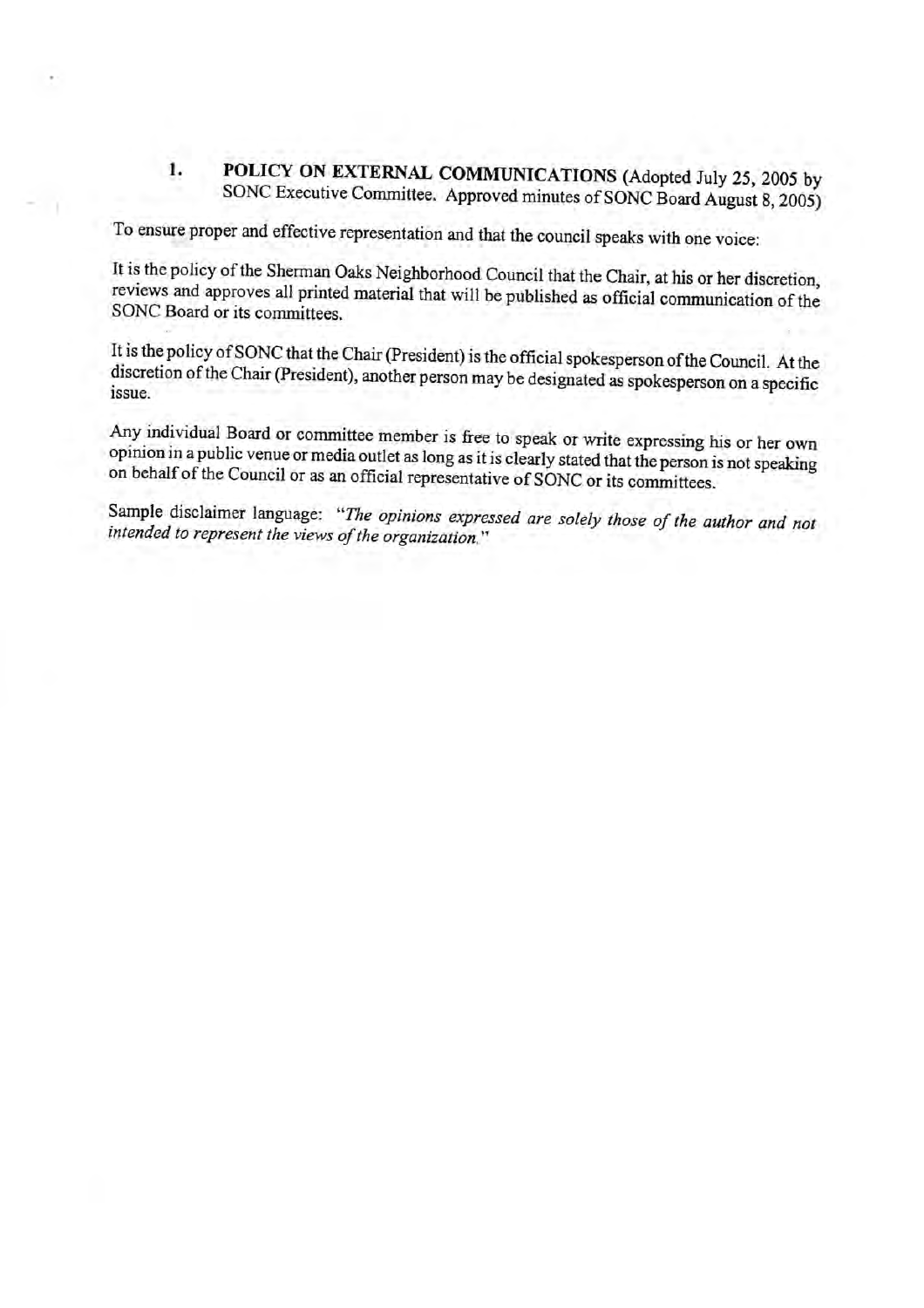2. POLICY ON BOARD COMMITTEE MEMBERSHIP (Adopted July 25, 2005 by SONC Executive Committee. Approved minutes of SONC Board August 8, 2005)

To ensure participation by all Board members of SONC, it is the policy of SONC that all members of the Board of Directors are expected to participate on at least one committee (standing or ad hoc) of the Board.

Ŷ.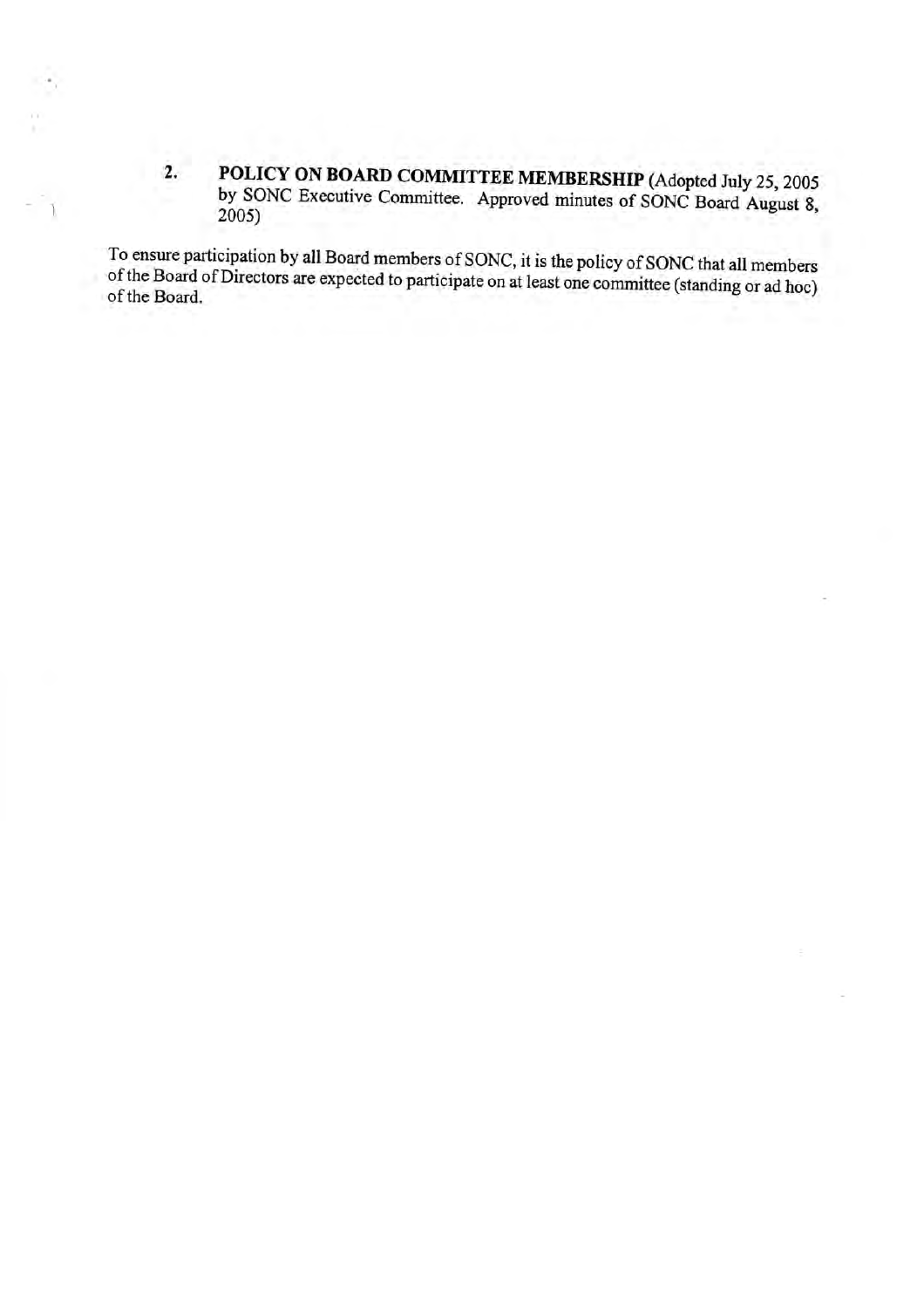#### 3. POLICY ON LAND USE COMMITTEE PROJECT REVIEW (Approved minutes of SONC Board November 12, 2007)

The function of the Land Use and Planning Committee as set forth in the Bylaws is to receive and review public input, report on and make action recommendations to the Council on any land use and planning issues affecting the Sherman Oaks community.

Due to the large volume of development and redevelopment plans in Sherman Oaks, and in order to encourage as many land owners and developers to seek input from and the approval of the Sherman Oaks Neighborhood Council, through its Land Use and Planning Committee, the Council approved the following policy regarding decisions and/or recommendations to be made by the Land Use and Planning Committee:

Decisions and/or recommendations made by the Land Use and Planning Committee are not required to be presented to the full Board unless the request or specific project at issue involves one or more of the following: belowing:<br>a. A request for a zone change, general plan amendment, variance or Specific Plan<br>exception:

- exception; a. A request for a zone change, general plan amendment<br>exception;<br>b. A residential project in excess of 20 residential units;
- b. A residential project in excess of 20 residential units;<br>c. A commercial project in excess of 30,000 square feet.
- 

This policy is subject to the following provisions:

- a. Notwithstanding the foregoing, the Land Use and Planning Committee may present for full Board approval any decision and/or recommendation.
- b. Any affected person, including any member of the Board, any member of the Land Use and Planning Committee or any applicant may appeal to the full Board for review of any decision or recommendation of the Land Use and Planning Committee<br>permitted by this policy.<br>C. All decisions and/or recommendations of the Land Use and Planning Committee that<br>are permitted by this policy sha permitted by this policy.
- All decisions and/or recommendations of the Land Use and Planning Committee that<br>are permitted by this policy shall be issued on the letterhead and/or stationary of the Council and shall be subject to review by the Council President, pursuant to the SONC Policy on External Communications.
- d. This policy shall be effective for one year from the date of its adoption (until November 12, 2008), at which time it shall expire, unless adopted and renewed by a majority of the SONC Board.

201011222.1